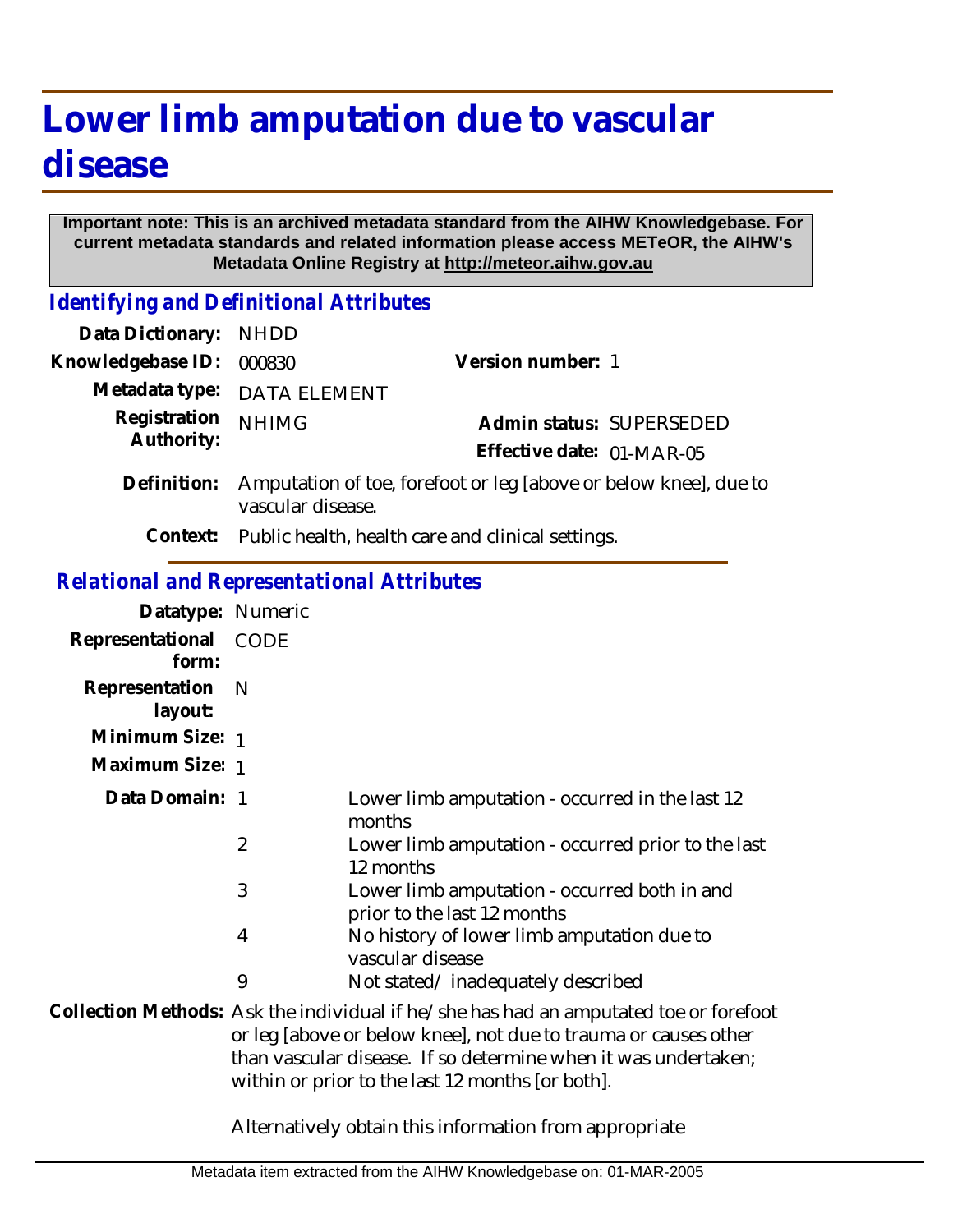documentation.

Related metadata: relates to the data element Foot deformity version 1 relates to the data element Foot lesion - active version 1 relates to the data element Foot ulcer - current version 1 relates to the data element Foot ulcer - history version 1 relates to the data element Peripheral neuropathy - status version 1 relates to the data element Peripheral vascular disease in feet status version 1 relates to the data element Health professionals attended - diabetes mellitus version 1

### *Administrative Attributes*

Source Document: National Diabetes Outcomes Quality Review Initiative (NDOQRIN) data dictionary.

**Source Organisation:** National Diabetes Data Working Group

Comments: In people with diabetes, amputations are 15 times more common than in people without diabetes, and 50% of all amputations occur in people with diabetes (The Lower Limb in People With Diabetes; 1997/98 Australian Diabetes Society).

> Diabetic foot disease is the most common cause of hospitalisation in people with diabetes. Diabetic foot complications are common in the elderly, and amputation rates increase with age: by threefold in those aged 45 - 74 years and sevenfold in population aged over 75 years.

As stated by Duffy and authors the rate of lower extremity amputations can be reduced by 50% by the institution of monofilament testing in a preventive care program.

References:

Duffy MD, John C and Patout MD, Charles A. 1990. Management of the Insensitive Foot in Diabetes: Lessons from Hansen's Disease. Military Medicine, 155:575-579.

Edmonds M, Boulton A, Buckenham T et al. Report of the Diabetic Foot and Amputation Group. Diabet Med 1996; 13: S27-42.

Sharon R O'Rourke and Stephen Colagiuri: The Lower Limb in People With Diabetes; Content 1997/98 Australian Diabetes Society.

Colagiuri S, Colagiuri R, Ward J. National Diabetes Strategy and